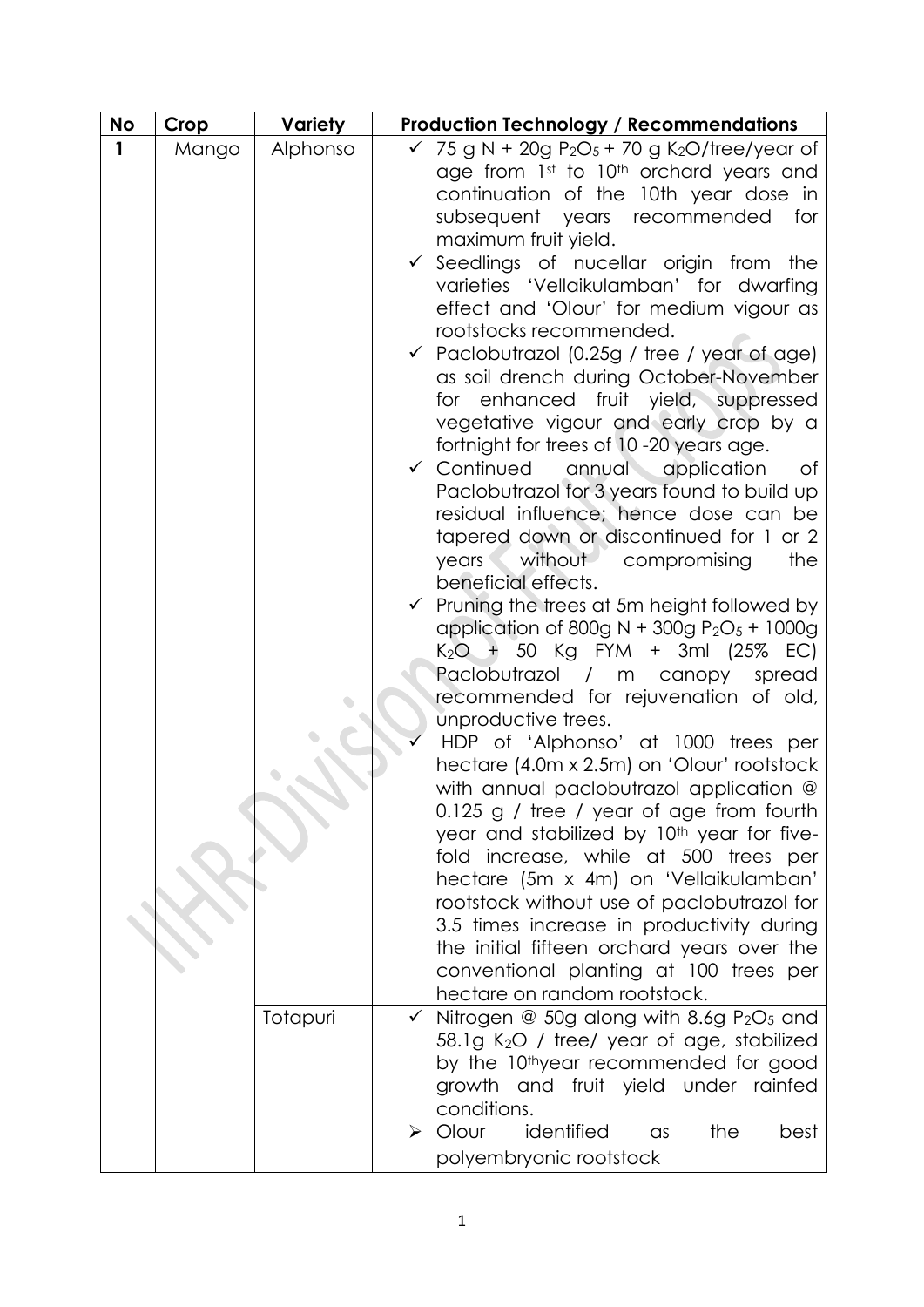|                |               | High density planting in mango |                                                                                                                                                                                                                                                                                                                                         |
|----------------|---------------|--------------------------------|-----------------------------------------------------------------------------------------------------------------------------------------------------------------------------------------------------------------------------------------------------------------------------------------------------------------------------------------|
| $\overline{2}$ | <b>Banana</b> | Robusta                        | 4400 plants /ha (1.5 m x 1.5 m spacing) --                                                                                                                                                                                                                                                                                              |
|                |               | Dwarf<br>Cavendish             | 120t/ha<br>4400 plants (1.5 m x 1.5 m spacing) --100t/ha                                                                                                                                                                                                                                                                                |
|                |               | Ney Poovan                     | 5120 plants/ha (1.5 m x 1.5 m- triangle planting)<br>recommended, which is 16% more than 4440<br>plants/ha (1.5 m x 1.5 m planting).                                                                                                                                                                                                    |
|                |               |                                | High density planting in Banana                                                                                                                                                                                                                                                                                                         |
| 3              | Papaya        | Coorg<br><b>Honey Dew</b>      | A spacing of 1.2 m $\times$ 1.8 m (4629 plants/ha) is<br>optimum for maximum fruit yield (146 t/ha over<br>3 year period) and 250 g N, 250 g $P_2O_5$ and<br>500 g K <sub>2</sub> O/plant/year to be applied in 6 equal<br>splits at bi-monthly intervals.<br>Petiole of 6thleaf from the tip recommended<br>for nutritional diagnosis. |
|                |               | Arka Surya                     | Cultivation through organic nutrition increased<br>the carotenoid content by 1.4 times and shelf<br>by 3-4 days compared<br>life<br>to<br>100%<br>recommended dosage of fertilizers.                                                                                                                                                    |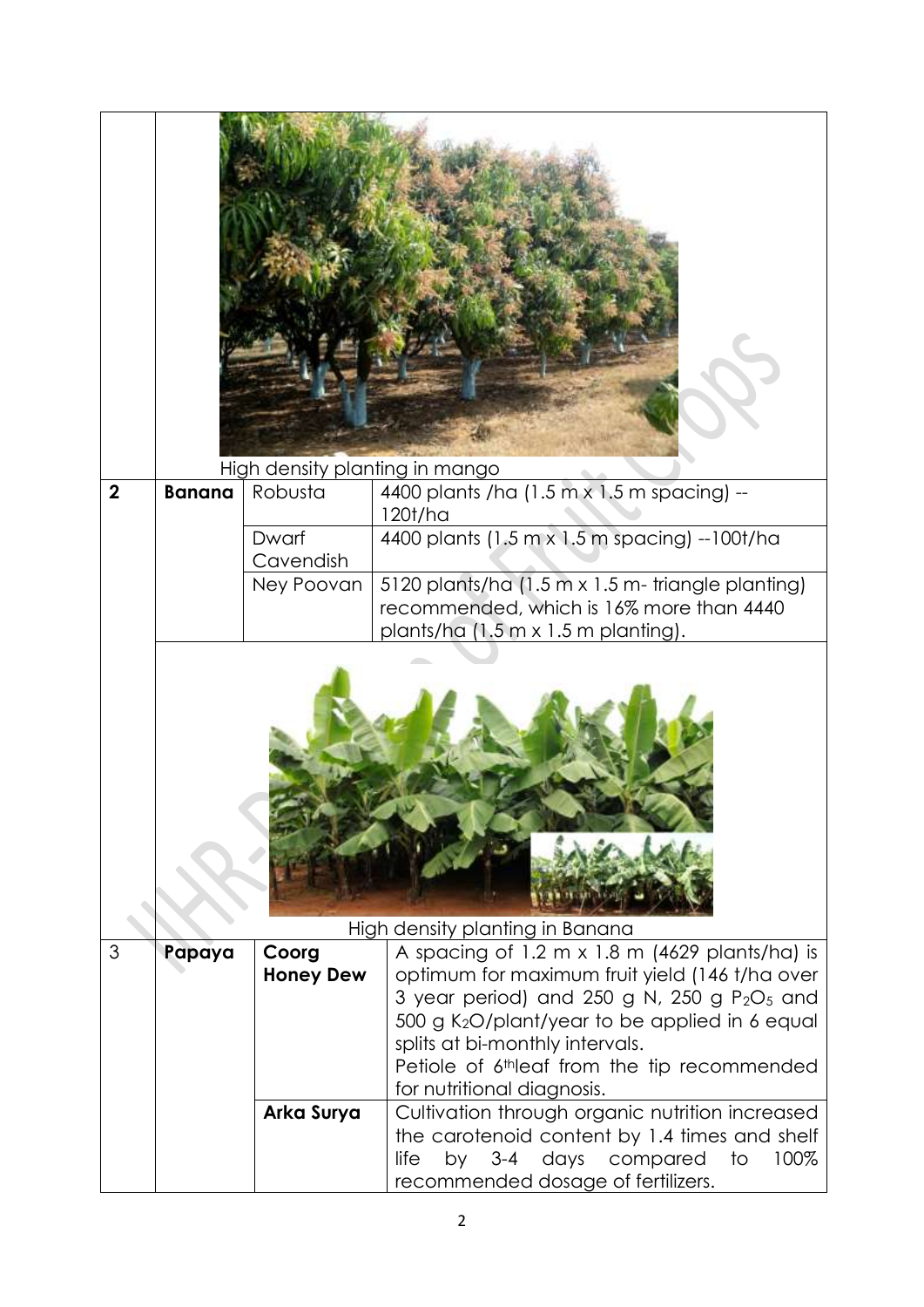| 4 | <b>Grapes</b> | Dogridge  |   |                                                                                 |
|---|---------------|-----------|---|---------------------------------------------------------------------------------|
|   |               | rootstock |   |                                                                                 |
|   |               |           |   |                                                                                 |
|   |               |           |   |                                                                                 |
|   |               |           |   |                                                                                 |
|   |               |           |   |                                                                                 |
|   |               |           |   |                                                                                 |
|   |               |           |   |                                                                                 |
|   |               |           |   |                                                                                 |
|   |               |           |   |                                                                                 |
|   |               |           |   | $\checkmark$ Dogridge identified as the best rootstock                          |
|   |               |           |   | for drought and salinity conditions                                             |
|   |               |           |   | Bud dormancy during October pruning                                             |
|   |               |           |   | be overcome by the use<br>can<br>of                                             |
|   |               |           |   | Hydrogen Cynamide swabbing to the<br>terminal three buds                        |
|   |               |           |   | v Package of practices for growing                                              |
|   |               |           |   | Sharad Seedless and Flame Seedless                                              |
|   |               |           |   | under 'Y' trellis system standardized                                           |
|   |               |           |   | Application of GA (25 ppm) and BA (10                                           |
|   |               |           |   | ppm) as post bloom dipping at 4 mm                                              |
|   |               |           |   | berry stage and GA (25 ppm) at 8 mm                                             |
|   |               |           |   | berry stage ensures desired berry size                                          |
|   |               |           |   | and quality in seedless grape varieties.                                        |
|   |               |           |   | Halling of canes to 4th and 5th node and                                        |
|   |               |           |   | developing<br>single sub-cane<br>per                                            |
|   |               |           |   | cane recommended for good quality                                               |
|   |               |           |   | bunch and fruit attributes in Flame                                             |
|   |               |           |   | Seedless and Sharad Seedless.                                                   |
|   |               |           |   | Spraying CCC 1000-1500 ppm during<br>back pruning for enhancement of fruit      |
|   |               |           |   | bud differentiation.                                                            |
|   |               |           | ➤ | problem of delayed<br>The<br>graft                                              |
|   |               |           |   | compatibility of Red Globe grapes on                                            |
|   |               |           |   | Dogridge rootstock solved through                                               |
|   |               |           |   | removal leaf lamina for five<br>days                                            |
|   |               |           |   | combined with treating cut end of scion                                         |
|   |               |           |   | with 100 ppm BAP for 30 seconds before                                          |
|   |               |           |   | grafting.                                                                       |
|   |               |           |   | $\triangleright$ Quality<br>improvement<br>practices<br>-in                     |
|   |               |           |   | coloured seedless grapes viz., Crimson                                          |
|   |               |           |   | Seedless and Red Globe standardized                                             |
|   |               |           |   | wherein spraying of 5ppm GA <sub>3</sub> at pre                                 |
|   |               |           |   | bloom stage for Crimson Seedless and<br>spraying of 2% Copper Hydroxide at full |
|   |               |           |   | bloom stage in Red Globe reduced                                                |
|   |               |           |   | cluster compactness. In both<br>the                                             |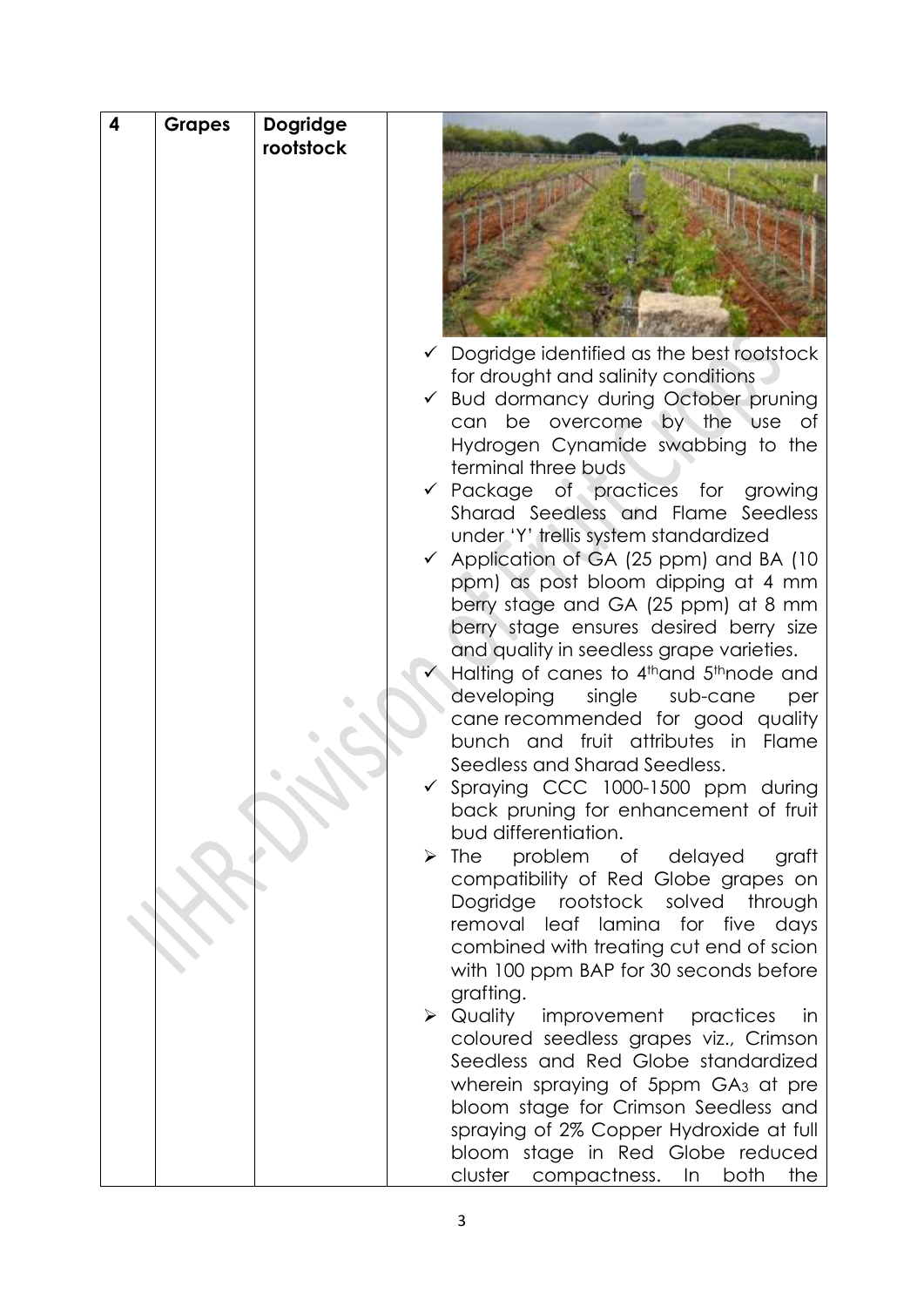|   |               |                                                                                                                                                                                                                                                                                                                                                                                                                                                                                                      | varieties, berry thinning at 8 mm stage<br>and dipping bunches with 200 ppm<br>ethrel could produce good quality<br>grapes measured in terms of berry<br>berry weight,<br>cluster<br>diameter,<br>compactness<br>anthocyanin<br>and<br>content. |               |           |                |                                           |                                                |
|---|---------------|------------------------------------------------------------------------------------------------------------------------------------------------------------------------------------------------------------------------------------------------------------------------------------------------------------------------------------------------------------------------------------------------------------------------------------------------------------------------------------------------------|-------------------------------------------------------------------------------------------------------------------------------------------------------------------------------------------------------------------------------------------------|---------------|-----------|----------------|-------------------------------------------|------------------------------------------------|
| 5 | Pine<br>apple | Plant                                                                                                                                                                                                                                                                                                                                                                                                                                                                                                |                                                                                                                                                                                                                                                 | Spacing (cm)  |           |                |                                           |                                                |
|   |               | population<br>Per                                                                                                                                                                                                                                                                                                                                                                                                                                                                                    | Per                                                                                                                                                                                                                                             | Plant         | to        | Row            | Trench                                    | Yield(t/h                                      |
|   |               | hecta                                                                                                                                                                                                                                                                                                                                                                                                                                                                                                | acre                                                                                                                                                                                                                                            | Plant         |           | to             | $\overline{1}$                            | $\alpha$                                       |
|   |               | re                                                                                                                                                                                                                                                                                                                                                                                                                                                                                                   |                                                                                                                                                                                                                                                 | within row    |           | Row            | Trench                                    |                                                |
|   |               | 43,500                                                                                                                                                                                                                                                                                                                                                                                                                                                                                               | 16,500                                                                                                                                                                                                                                          | 30            |           | 60             | 90                                        |                                                |
|   |               | 53,000                                                                                                                                                                                                                                                                                                                                                                                                                                                                                               | 21,450                                                                                                                                                                                                                                          | 25            |           | 60             | 90                                        | 85 to 105                                      |
|   |               | 63,500<br>25,700                                                                                                                                                                                                                                                                                                                                                                                                                                                                                     |                                                                                                                                                                                                                                                 | 22.58<br>22.5 | <b>or</b> | 45<br>or<br>60 | 90 or 75                                  |                                                |
|   |               | ✔ Suckers of 450g weight and slips of about 350g weight<br>ideal for propagation<br><b>Plant crop</b><br>✔ About 12g N / plant recommended under irrigated                                                                                                                                                                                                                                                                                                                                           |                                                                                                                                                                                                                                                 |               |           |                |                                           |                                                |
|   |               | conditions; 16g N / plant recommended under rainfed<br>conditions<br>$\checkmark$ K <sub>2</sub> O at 12g / plant recommended for irrigated as well                                                                                                                                                                                                                                                                                                                                                  |                                                                                                                                                                                                                                                 |               |           |                |                                           |                                                |
|   |               | as rain fed crop                                                                                                                                                                                                                                                                                                                                                                                                                                                                                     |                                                                                                                                                                                                                                                 |               |           |                |                                           |                                                |
|   |               | <b>Ratoon crop</b><br>$\checkmark$ About 10g N/ plant for irrigated and 12g / plant                                                                                                                                                                                                                                                                                                                                                                                                                  |                                                                                                                                                                                                                                                 |               |           |                |                                           |                                                |
|   |               | recommended for rain fed crop. Nitrogen to be                                                                                                                                                                                                                                                                                                                                                                                                                                                        |                                                                                                                                                                                                                                                 |               |           |                |                                           |                                                |
|   |               | applied in six split doses between 2 and 12 months                                                                                                                                                                                                                                                                                                                                                                                                                                                   |                                                                                                                                                                                                                                                 |               |           |                |                                           |                                                |
|   |               | after planting                                                                                                                                                                                                                                                                                                                                                                                                                                                                                       |                                                                                                                                                                                                                                                 |               |           |                |                                           |                                                |
|   |               | Potash to be applied in two splits 2 and 6 months after<br>planting                                                                                                                                                                                                                                                                                                                                                                                                                                  |                                                                                                                                                                                                                                                 |               |           |                |                                           |                                                |
|   |               | Induction of synchronized flowering with application of<br>$\checkmark$                                                                                                                                                                                                                                                                                                                                                                                                                              |                                                                                                                                                                                                                                                 |               |           |                |                                           |                                                |
|   |               |                                                                                                                                                                                                                                                                                                                                                                                                                                                                                                      |                                                                                                                                                                                                                                                 |               |           |                | 0.04% calcium carbonate in Kew Pineapple. | 25ppm ethephon in combination with 2% urea and |
| 6 | <b>Fig</b>    | High density planting of fig varieties Poona and<br>$\checkmark$<br>Deanna at 1000 plants per hectare with initial training<br>of trees to open centre frame work and annual pruning<br>of previous season's shoots to the basal six nodes<br>during<br>August - September is<br>promising<br>for<br>considerable enhancement in fruit productivity during<br>the initial six orchard years by 2.5 times in case of<br>Poona and twice in case of Deanna over conventional<br>500 trees per hectare. |                                                                                                                                                                                                                                                 |               |           |                |                                           |                                                |